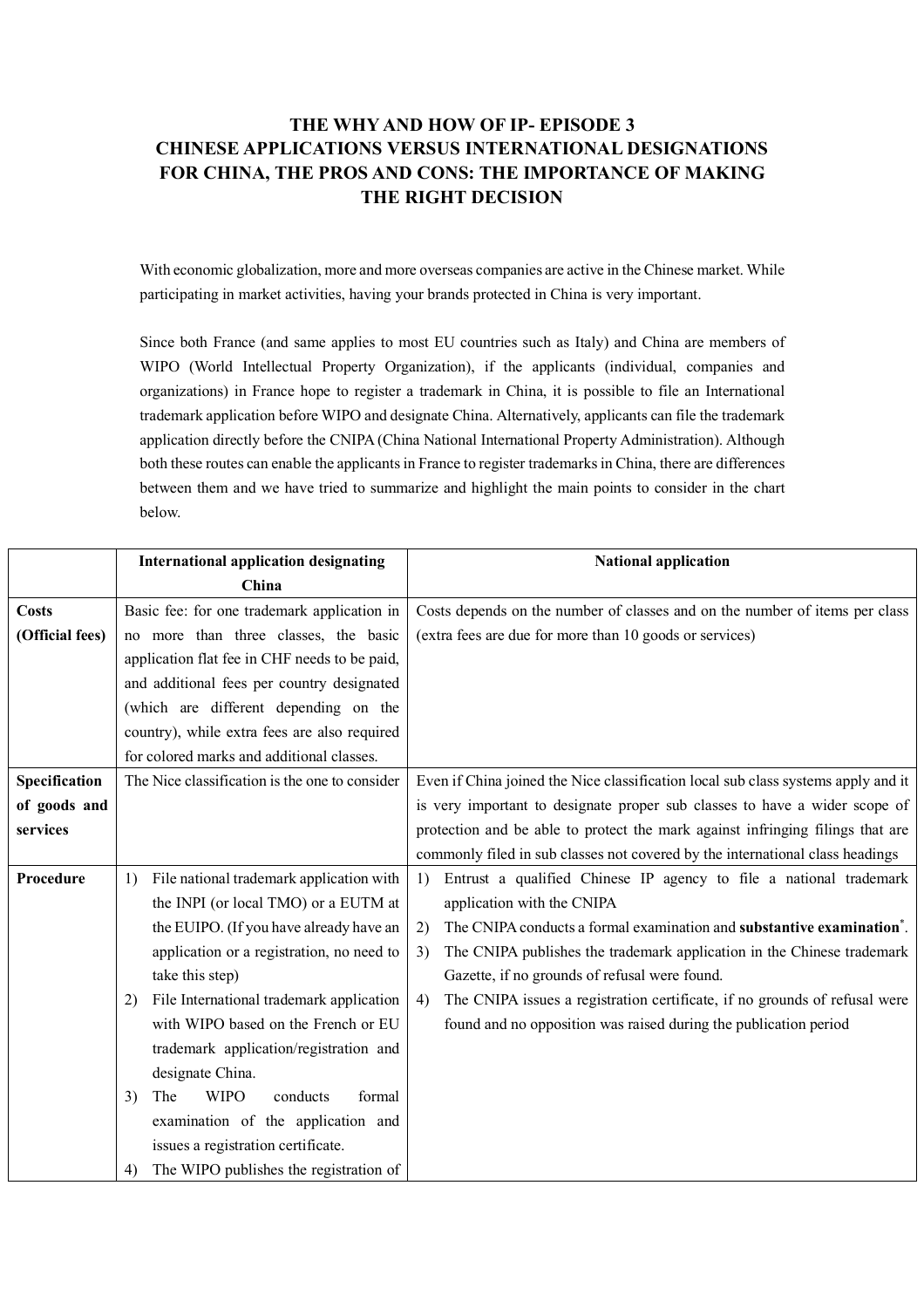|                | the International trademark in the WIPO<br>Gazette and informs the CNIPA of the<br>designation.<br>The CNIPA<br>conducts<br>substantive<br>5)<br>examination* and issues grant of<br>protection, if no grounds of refusal were<br>found and no opposition was raised<br>during the publication period. |                                                                                                                                |
|----------------|--------------------------------------------------------------------------------------------------------------------------------------------------------------------------------------------------------------------------------------------------------------------------------------------------------|--------------------------------------------------------------------------------------------------------------------------------|
|                |                                                                                                                                                                                                                                                                                                        | * Substantive examination: the CNIPA checks whether the trademark itself can be registered as a trademark and whether          |
|                |                                                                                                                                                                                                                                                                                                        | there are any prior identical or similar trademarks filed or registered by third parties in respect of similar goods/services. |
| Required       | As required by the trademark office in your                                                                                                                                                                                                                                                            | Applicant's name and address in both English and Chinese.<br>1)                                                                |
| documents      | country (which mainly means, on a EU or                                                                                                                                                                                                                                                                | A scanned copy of the applicant's Certificate of Incorporation (if a<br>2)                                                     |
|                | FR basis, filling the appropriate WIPO/EU                                                                                                                                                                                                                                                              | company)/ Passport (if a natural person)                                                                                       |
|                | forms, including the references of the home                                                                                                                                                                                                                                                            | A copy of the signed Power of Attorney.<br>3)                                                                                  |
|                | application or registration with the same                                                                                                                                                                                                                                                              | Trademark Specimen (JPEG format)<br>4)                                                                                         |
|                | information as the home mark along with a                                                                                                                                                                                                                                                              | Classification(s) and designated goods or services<br>5)                                                                       |
|                | some additional details depending on the                                                                                                                                                                                                                                                               | Priority document (if claimed).<br>6)                                                                                          |
|                | country designated such as it possible                                                                                                                                                                                                                                                                 |                                                                                                                                |
|                | meaning etc.)                                                                                                                                                                                                                                                                                          |                                                                                                                                |
| frame<br>Time  | 8-12 months (as from the registration date of                                                                                                                                                                                                                                                          | 4-6 months (as from the filing date of the Chinese national trademark)                                                         |
| for CNIPA to   | the International trademark)                                                                                                                                                                                                                                                                           |                                                                                                                                |
| complete the   |                                                                                                                                                                                                                                                                                                        |                                                                                                                                |
| examination    |                                                                                                                                                                                                                                                                                                        |                                                                                                                                |
| Designated     | Less strict with the specifications of goods                                                                                                                                                                                                                                                           | Strict with the specifications of goods or services. Generally, it is required to                                              |
| goods/services | or services, but there is a risk that the goods                                                                                                                                                                                                                                                        | designate standard specifications from the Nice Classifications or the list of                                                 |
|                | or services might be translated into incorrect                                                                                                                                                                                                                                                         | acceptable goods/services published by the CNIPA. Otherwise, the office will                                                   |
|                | Chinese and then be classified into different                                                                                                                                                                                                                                                          | request an amendment.                                                                                                          |
|                | subclasses which could affect future                                                                                                                                                                                                                                                                   |                                                                                                                                |
|                | protection.                                                                                                                                                                                                                                                                                            |                                                                                                                                |
|                |                                                                                                                                                                                                                                                                                                        |                                                                                                                                |
|                |                                                                                                                                                                                                                                                                                                        | For example, the following specification Vitamins for animals; all of the above-mentioned products with the exception of the   |
|                | medical field; plastic materials for packaging (not included in other classes); crustaceans (not live), seafood (not live) and                                                                                                                                                                         |                                                                                                                                |
|                |                                                                                                                                                                                                                                                                                                        | shellfish (not live") has been accepted in an international designation but are not acceptable in a national application.      |
| Opposition     | 3 months counting from the first day of the                                                                                                                                                                                                                                                            | 3 months counting from the date of publication                                                                                 |
| period         | month following the publication date                                                                                                                                                                                                                                                                   |                                                                                                                                |
| Certificate of | Only a notification of grant of protection will                                                                                                                                                                                                                                                        | A registration certificate will be issued by the CNIPA and widely acceptable in                                                |
| registration   | be issued and no registration certificate will                                                                                                                                                                                                                                                         | commercial activities.                                                                                                         |
|                | be issued by the CNIPA.                                                                                                                                                                                                                                                                                |                                                                                                                                |
|                | It is possible to request a certified copy of                                                                                                                                                                                                                                                          | China will no longer issue paper certificates but only electronic certificates from                                            |
|                | the registration which has the same effect as                                                                                                                                                                                                                                                          | January 1, 2022. Visit our LinkedIn account for more details                                                                   |
|                | the registration certificate. However, the                                                                                                                                                                                                                                                             | https://www.linkedin.com/feed/update/urn:li:activity:6853638932425527296/)                                                     |
|                | certificate can only be requested 12 months                                                                                                                                                                                                                                                            |                                                                                                                                |
|                | after the date that the WIPO informs the                                                                                                                                                                                                                                                               | Sample of the registration certificate in electronic form:                                                                     |
|                | CNIPA of the designation. Furthermore,                                                                                                                                                                                                                                                                 |                                                                                                                                |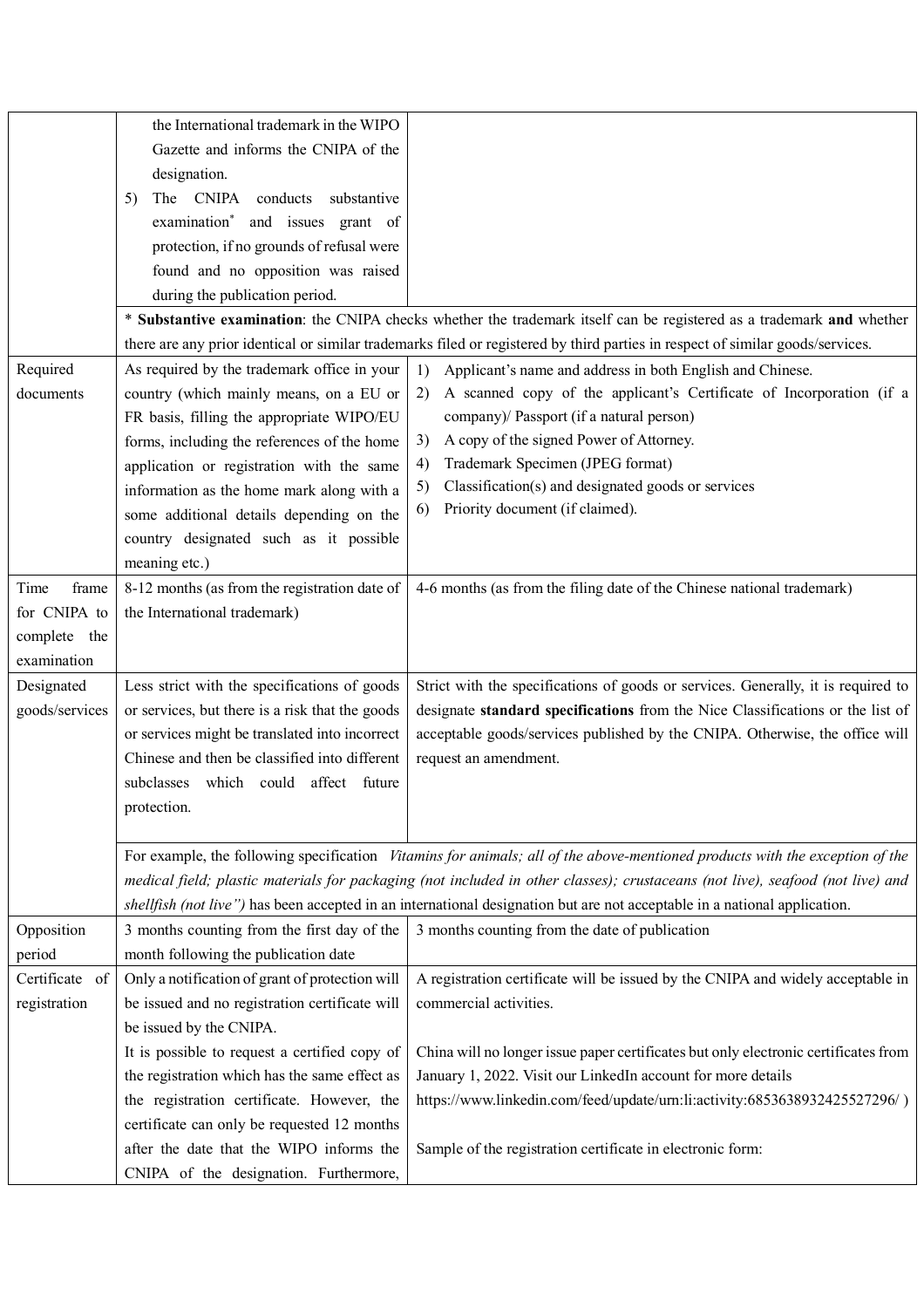

**In our view one of the most important differences between the two channels is:- that the International application is subject to the status of the basic application for five years. That is to say, if the basic application or registration in your country is refused or cancelled within five years as from the registration date of the International trademark, the designations in China will be deemed invalid. However, the national application in China is totally independent. Even if you claimed priority, the status of the priority application will not affect the national application. - in case of infringement/ later third parties' bad faith filings, subject to having drafted a proper specification of goods and services, you will have wider protection through appropriate sub classes. - of course, for marks in Chinese characters directly filing them in China through a national application would avoid the costs of a related national home mark where the Chinese characters are not so meaningful and become soon vulnerable due to non-use.**